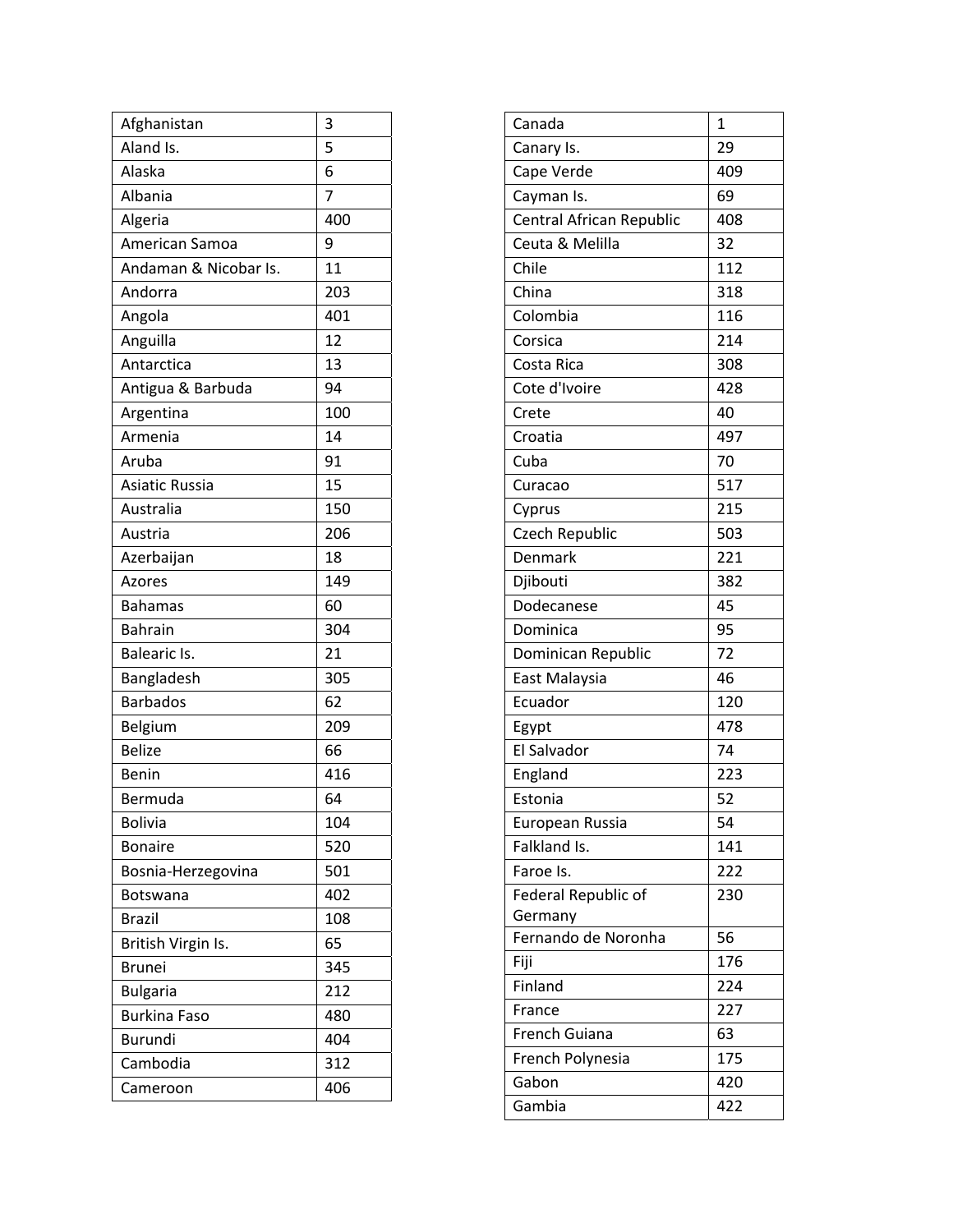| Georgia        | 75  |
|----------------|-----|
| Germany        | 81  |
| Ghana          | 424 |
| Gibraltar      | 233 |
| Greece         | 236 |
| Greenland      | 237 |
| Grenada        | 77  |
| Guadeloupe     | 79  |
| Guam           | 103 |
| Guantanamo Bay | 105 |
| Guatemala      | 76  |
| Guernsey       | 106 |
| Guyana         | 129 |
| Haiti          | 78  |
| Hawaii         | 110 |
| Honduras       | 80  |
| Hong Kong      | 321 |
| Hungary        | 239 |
| Iceland        | 242 |
| India          | 324 |
| Indonesia      | 327 |
| Iran           | 330 |
| Iraq           | 333 |
| Ireland        | 245 |
| Isle of Man    | 114 |
| Israel         | 336 |
| Italy          | 248 |
| Jamaica        | 82  |
| Japan          | 339 |
| Jersey         | 122 |
| Jordan         | 342 |
| Kaliningrad    | 126 |
| Kazakhstan     | 130 |
| Kenya          | 430 |
| Kuwait         | 348 |
| Laos           | 143 |
| Latvia         | 145 |
| Lebanon        | 354 |
| Lesotho        | 432 |
| Liberia        | 434 |
| Liechtenstein  | 251 |

| Lithuania            | 146 |
|----------------------|-----|
| Luxembourg           | 254 |
| Macedonia            | 502 |
| Madagascar           | 438 |
| Madeira Is.          | 256 |
| Malawi               | 440 |
| <b>Maldives</b>      | 159 |
| Mali                 | 442 |
| Malta                | 257 |
| Marshall Is.         | 168 |
| Martinique           | 84  |
| Mauritania           | 444 |
| Mauritius            | 165 |
| Mexico               | 50  |
| Micronesia           | 173 |
| Moldova              | 179 |
| Monaco               | 260 |
| Mongolia             | 363 |
| Montenegro           | 514 |
| Montserrat           | 96  |
| Morocco              | 446 |
| Mozambique           | 181 |
| Namibia              | 464 |
| Netherlands          | 263 |
| New Caledonia        | 162 |
| New Zealand          | 170 |
| Nicaragua            | 86  |
| Nigeria              | 450 |
| Northern Ireland     | 265 |
| Northern Mariana Is. | 166 |
| Norway               | 266 |
| Ogasawara            | 192 |
| Oman                 | 370 |
| Pakistan             | 372 |
| Palau                | 22  |
| Panama               | 88  |
| Papua New Guinea     | 163 |
| Paraguay             | 132 |
| Peru                 | 136 |
| Philippines          | 375 |
| Poland               | 269 |